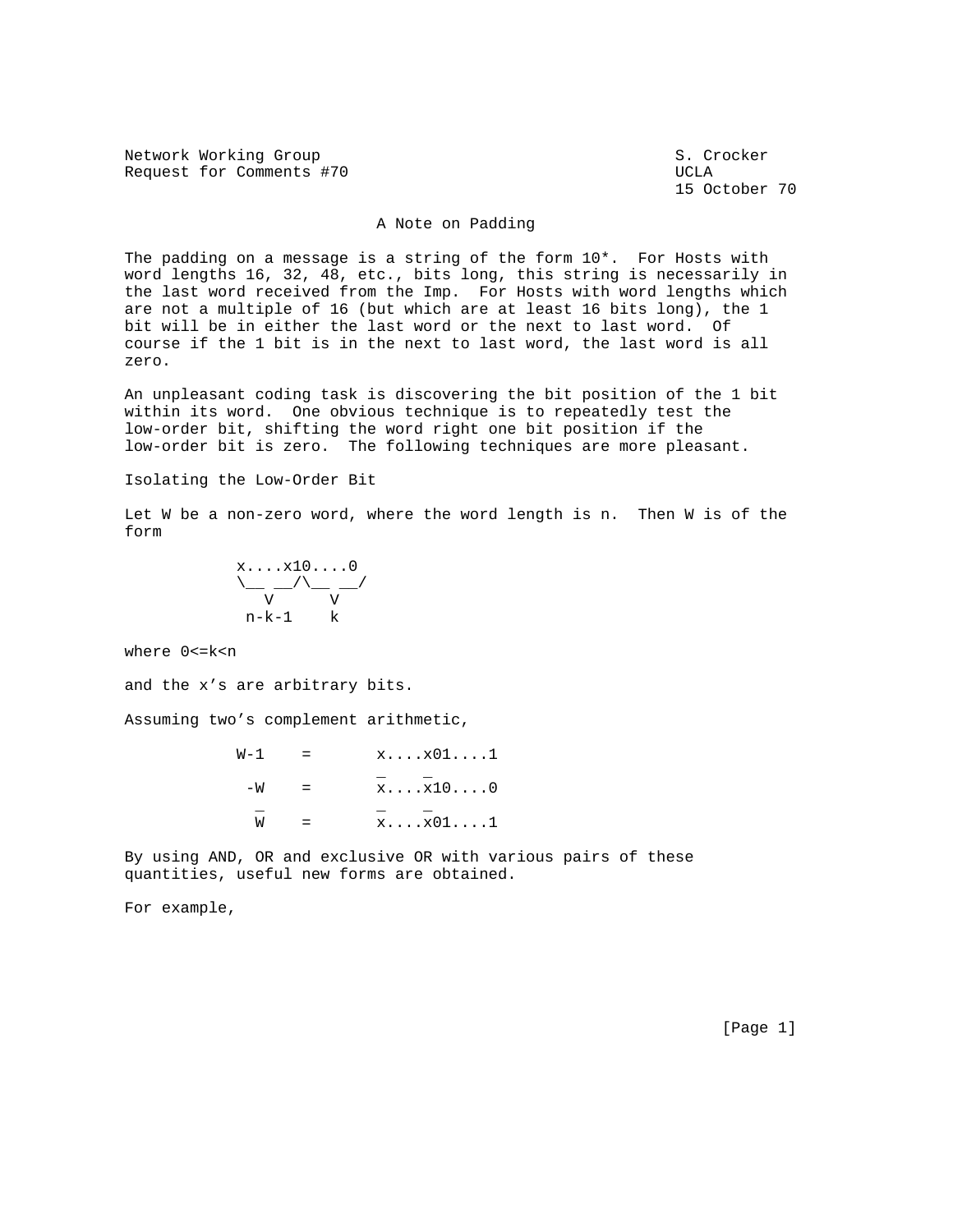W AND W-1  $x x \dots x 00 \dots 0$ 

$$
\begin{array}{ccc}\n & x & x & \ldots & 00 & \ldots & 0 \\
 & & & & & \\
 & & & & & \\
 & & & & & \\
 & & & & & \\
 & & & & & \\
 & & & & & \\
 & & & & & \\
 & & & & & & \\
 & & & & & & \\
 & & & & & & \\
 & & & & & & \\
 & & & & & & & \\
 & & & & & & & \\
 & & & & & & & \\
 & & & & & & & & \\
 & & & & & & & & \\
 & & & & & & & & & \\
 & & & & & & & & & \\
 & & & & & & & & & \\
 & & & & & & & & & \\
 & & & & & & & & & & \\
 & & & & & & & & & & \\
 & & & & & & & & & & & \\
 & & & & & & & & & & & & \\
 & & & & & & & & & & & & \\
 & & & & & & & & & & & & & \\
 & & & & & & & & & & & & & \\
 & & & & & & & & & & & & & \\
 & & & & &
$$

thus removing the low-order 1 bit;

also W AND -W = 
$$
\begin{array}{c}\n0 \dots 010 \dots 0 \\
\hline\nV \n\end{array}
$$
\n
$$
\begin{array}{c}\n\hline\n-\sqrt{2} \\
V \n\end{array}
$$
\n
$$
n-k-1
$$
\nk

thus isolating the low-order bit.

Below, we will focus solely on this last result; however, in a particular application it may be advantageous to use a variation.

Determining the Position of an Isolated Bit

The two obvious techniques for finding the bit position of an isolated bit are to shift repetitively with tests, as above, and to use floating normalization hardware. On the PDP-10, in particular, the JFFO instruction is made to order\*. On machines with hexadecimal normalization, e.g. IBM 360's and XDS Sigma 7's, the normalization hardware may not be very convenient. A different approach uses division and table look-up.

k bere den staat de beste beste beste beste beste beste beste beste beste beste beste beste beste beste beste<br>De beste beste beste beste beste beste beste beste beste beste beste beste beste beste beste beste beste beste A word with a single bit on has an unsigned integer value of 2 for k beste beste beste beste beste beste beste beste beste beste beste beste beste beste beste beste beste beste<br>De beste beste beste beste beste beste beste beste beste beste beste beste beste beste beste beste beste beste  $0$  <= k<n. If we choose a p such that  $mod(2, p)$  is distinct for each 0<=k<n, we can make a table of length p which gives the correspondence k between  $mod(2)$ , p) and k. The remainder of this paper is concerned with the selection of an appropriate divisor p for each word length n.

\*Some of the CDC machines have a "population count" instruction which k beste beste beste beste beste beste beste beste beste beste beste beste beste beste beste beste beste beste gives the number of bits in a word. Note the 2 -1 has exactly k bits on.

[Page 2]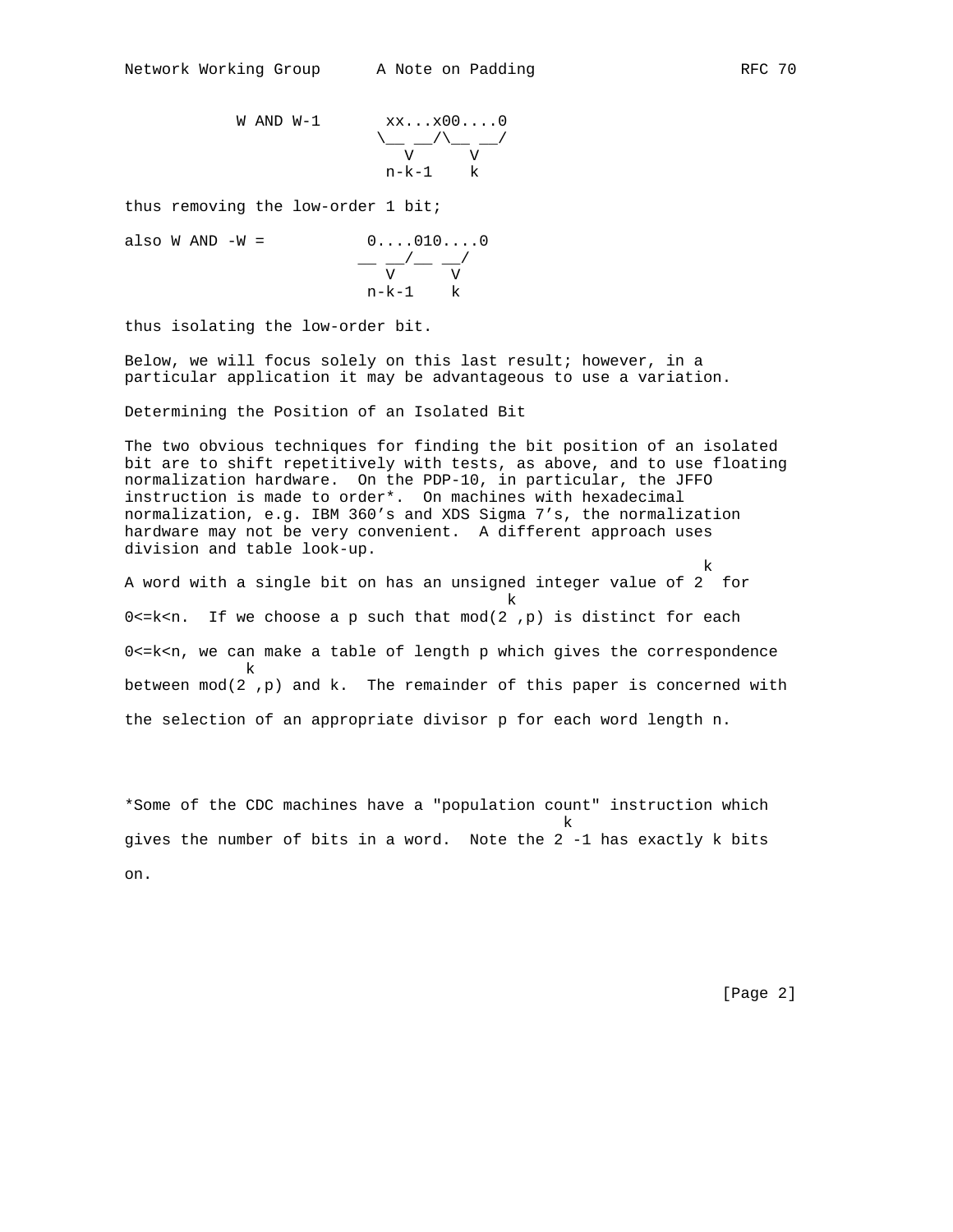| Example                                           |     |                  |              |  |
|---------------------------------------------------|-----|------------------|--------------|--|
| Let $n = 8$ and $p = 11$                          |     |                  |              |  |
| Then                                              |     |                  |              |  |
| 0<br>$mod(2, 11) = 1$                             |     |                  |              |  |
| 1<br>$mod(2, 11) =$<br>$\overline{\phantom{0}}^2$ |     | $\overline{c}$   |              |  |
| $mod(2, 11) =$<br>$\overline{\phantom{a}}$        |     | $\overline{4}$   |              |  |
| $mod(2, 11) =$<br>$\overline{4}$                  |     | 8                |              |  |
| $mod(2, 11)$<br>5                                 | $=$ | 5                |              |  |
| $mod(2, 11) =$<br>- 6                             |     | 10               |              |  |
| $mod(2, 11) =$<br>7                               |     | 9                |              |  |
| $mod(2, 11) =$                                    |     | $\boldsymbol{7}$ |              |  |
| This yields a table of the form                   |     |                  |              |  |
| remainder                                         |     |                  | bit position |  |
|                                                   |     |                  |              |  |
| $\mathsf{O}\xspace$                               |     |                  | --           |  |
| 1                                                 |     |                  | 0            |  |
| $\overline{c}$                                    |     |                  | $\mathbf 1$  |  |
| 3                                                 |     |                  | $- -$        |  |
| 4                                                 |     |                  | 2            |  |
| 5                                                 |     |                  | 4            |  |
| 6                                                 |     |                  | . –          |  |
| 7                                                 |     |                  | 7            |  |
| 8                                                 |     |                  | 3            |  |
| 9                                                 |     |                  | 6            |  |

[Page 3]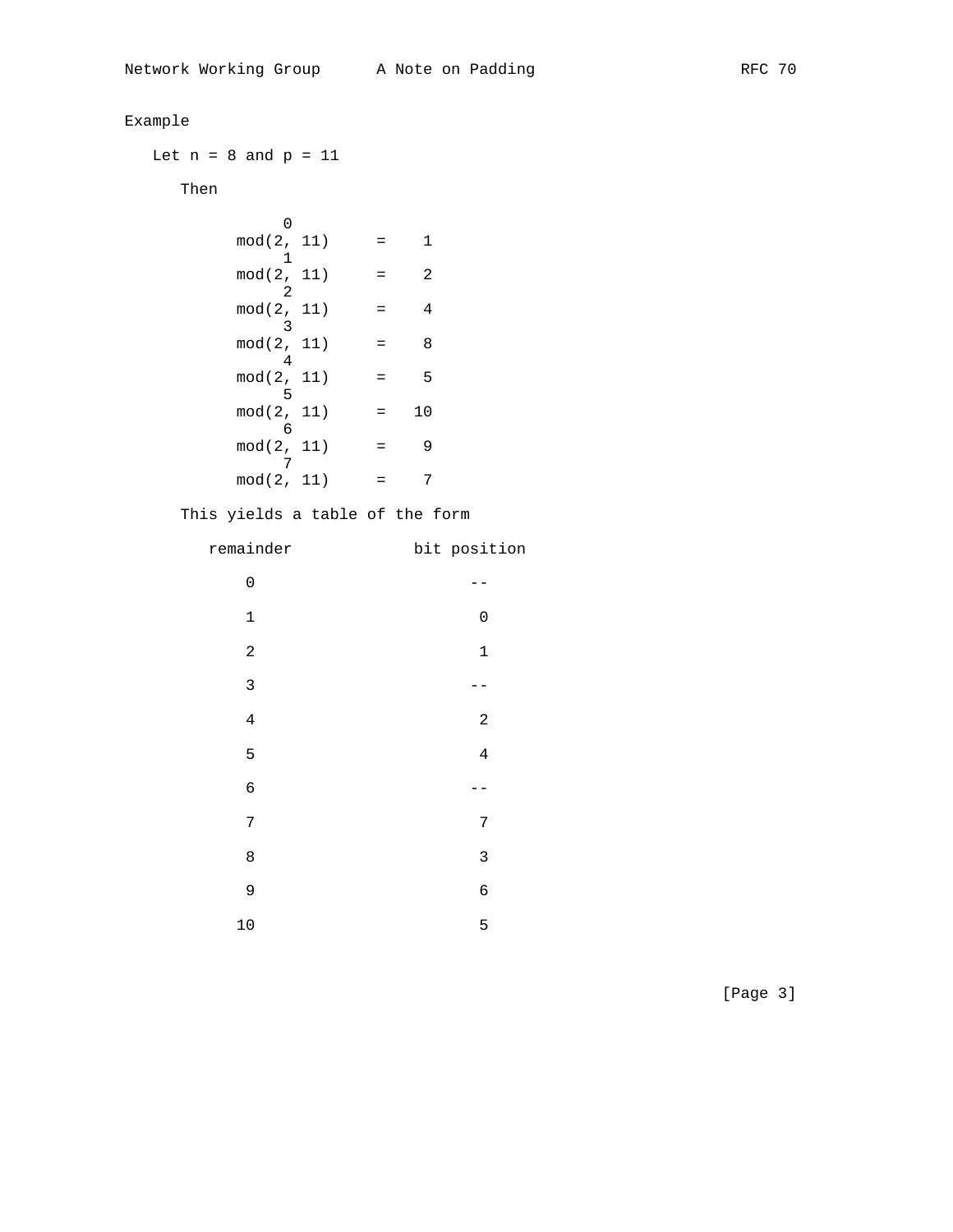## Good Divisors

The divisor p should be as small as possible in order to minimize the length of the table. Since the divisor must generate n distinct remainders, the divisor will certainly need to be at least n. A remainder of zero, however, can occur only if the divisor is a power of je poznata za obrazu za obrazu za obrazu za obrazu za obrazu za obrazu za obrazu za obrazu za obrazu za obrazu 2. If the divisor is a small power of 2, say 2 for  $j < n-1$ , it will not generate n distinct remainders; if the divisor is a larger power of n-1 n 2, the correspondence table is either 2 or 2 in length. We can thus rule out zero as a remainder value, so the divisor must be at least one more than the word length. This bound is in fact achieved for some word lengths.

Let  $R(p)$  be the number of distinct remainders  $p$  generates when divided into successively higher powers of 2. The distinct remainders all occur for the R(p) lowest powers of 2. Only odd p are interesting and the following table gives R(p) for odd p between 1 and 21.

| p            | R(p)           | p  | R(p) |
|--------------|----------------|----|------|
| $\mathbf{1}$ | $\mathbf 1$    | 13 | 12   |
| 3            | 2              | 15 | 4    |
| 5            | $\sqrt{4}$     | 17 | 8    |
| 7            | $\overline{3}$ | 19 | 18   |
| 9            | $\epsilon$     | 21 | 6    |
| 11           | 10             |    |      |

This table shows that 7, 15, 17 and 21 are useless divisors because there are smaller divisors which generate a larger number of distinct remainders. If we limit our attention to p such that  $p > p'$  =>  $R(p) > R(p')$ , we obtain the following table of useful divisors for p < 100.

[Page 4]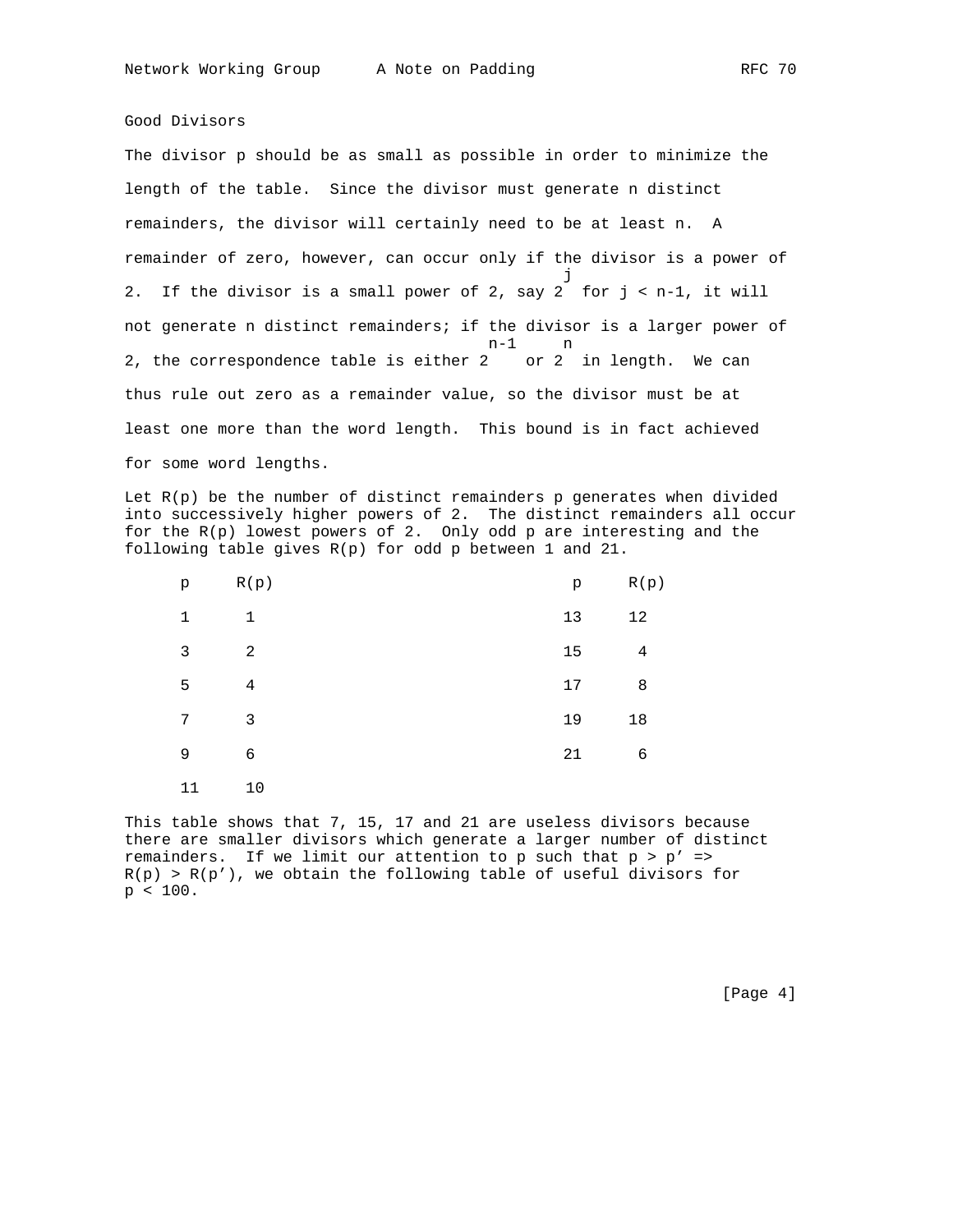| p            | R(p)           | p  | R(p) |
|--------------|----------------|----|------|
| $\mathbf 1$  | $\mathbf 1$    | 29 | 28   |
| $\mathbf{3}$ | $\overline{a}$ | 37 | 36   |
| 5            | $\bf 4$        | 53 | 52   |
| 9            | 6              | 59 | 58   |
| 11           | $10$           | 61 | 60   |
| 13           | 12             | 67 | 66   |
| 19           | $18\,$         | 83 | 82   |
| 25           | 20             |    |      |

Notice that 9 and 25 are useful divisors even though they generate only 6 and 20 remainders, respectively.

Determination of R(p) If p is odd, the remainders  $\overline{0}$  mod(2 ,p) 1 mod(2 ,p) . . . the contract of the contract of the contract of the contract of the contract of the contract of the contract of will be between 1 and p-1 inclusive. At some power of 2, say 2 , there k t will be a repeated remainder, so that for some  $k < t$ ,  $2 = 2 \mod p$ . t+1 k+1 Since  $2 = 2$  mod p  $t+2$  k+2 and  $2 = 2$  mod p . . . etc. 0 t-1 all of the distinct remainders occur for  $2 \ldots 2$  . Therefore,  $R(p)=t$ .

[Page 5]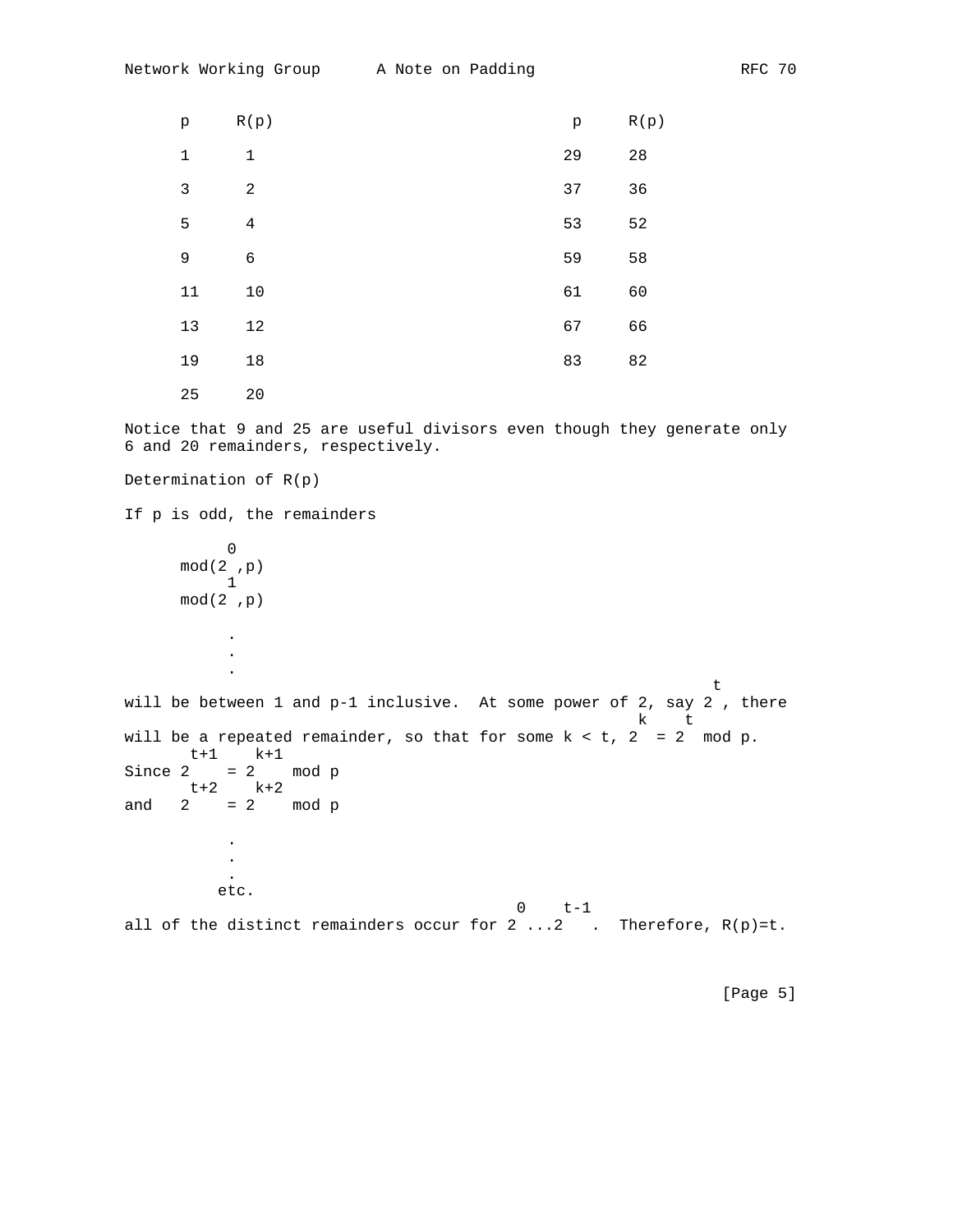```
Next we show that
        R(p)2 = 1 \mod p R(p) k
We already know that 2 = 2 mod p
for some 0 < = k < R(p). Let j=R(p)-k so 0 < j < = R(p). Then
       k+j k \begin{array}{ccc} -2 & -2 \end{array}2 = 2 mod p<br>
j k \frac{1}{2} mod p
j k k
or 2 * 2 = 2 \mod p j k
or (2 -1)*2 = 0 mod p
k diagnosis of the state of the state of the state of the state of the state of the state of the state of the state of the state of the state of the state of the state of the state of the state of the state of the state of
Now p does not divide 2 because p is odd, so p must divide 2 -1. Thus
        j<br>2 -1
                   = 0 mod p
         j
         2 = 1 mod p
Since j is greater than 0 by hypothesis and since ther is no k other
than 0 less than R(p) such that
         k 0
         2 = 2 mod p,
                                   R(p)we must have j=R(p), or 2 = 1 \mod p.
k beste beste beste beste beste beste beste beste beste beste beste beste beste beste beste beste beste beste<br>De beste beste beste beste beste beste beste beste beste beste beste beste beste beste beste beste beste beste
We have thus shown that for odd p, the remainders mod(2 ,p) are unique
for k = 0, 1, \ldots, R(p)-1 and then repeat exactly, beginning with
         R(p) 2 = 1 mod p.
We now consider even p. Let
<u>distribution of the state of the state of the state of the state of the state of the state of the state of the state of the state of the state of the state of the state of the state of the state of the state of the state </u>
p = p' * 2k k k
where p' is odd. For k < q, mod(2, p) is clearly just 2 because 2 <p.
For k>=q,
              k q k-q
      mod(2, p) = 2 * mod(2, p').
```
[Page 6]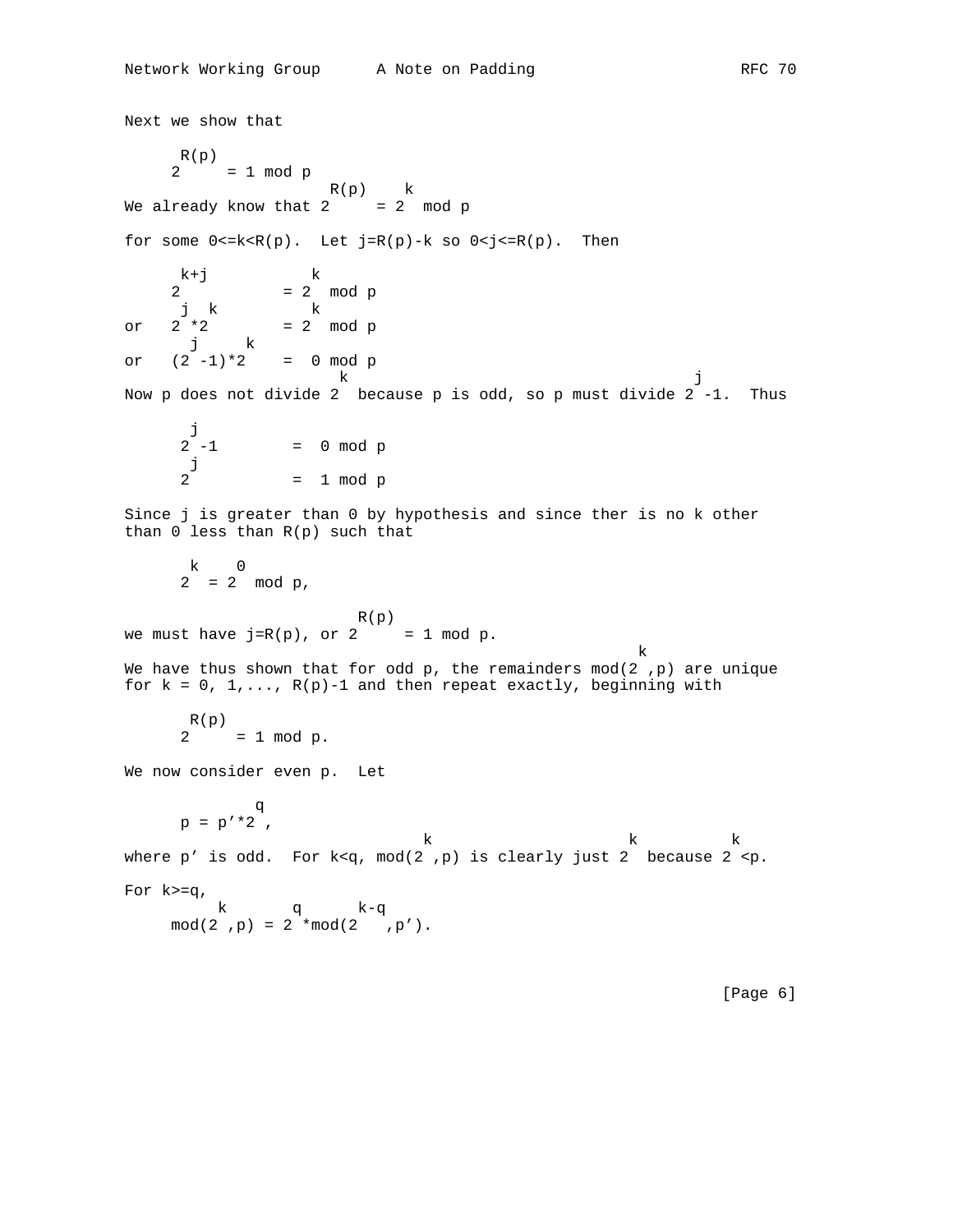From this we can see that the sequence of remainders will have an  $q-1$ initial segment of 1, 2, ...2 of length q, and repeating segments of length  $R(p')$ . Therefore,  $R(p) = q + R(p')$ . Since we normally expect

 $R(p)$   $\sim$   $p$ ,

even p generally will not be useful.

I don't know of a direct way of choosing a p for a given n, but the previous table was generated from the following Fortran program run under the SEX system at UCLA.

 0 CALL IASSGN('OC ',56) 1 FORMAT(I3,I5) M=0 DO 100 K=1,100,2 K=1 L=0 20 L=L+1 N=MOD(2\*N,K) IF(N.GT.1) GO TO 20 IF(L.LE.M) GO TO 100 M=L WRITE(56,1)K,L 100 CONTINUE STOP END

## Fortran program to computer useful divisors

In the program, K takes on trial values of p, N takes on the values of the successive remainders, L counts up to  $R(p)$ , and M remembers the previous largest R(p). Execution is quite speedy.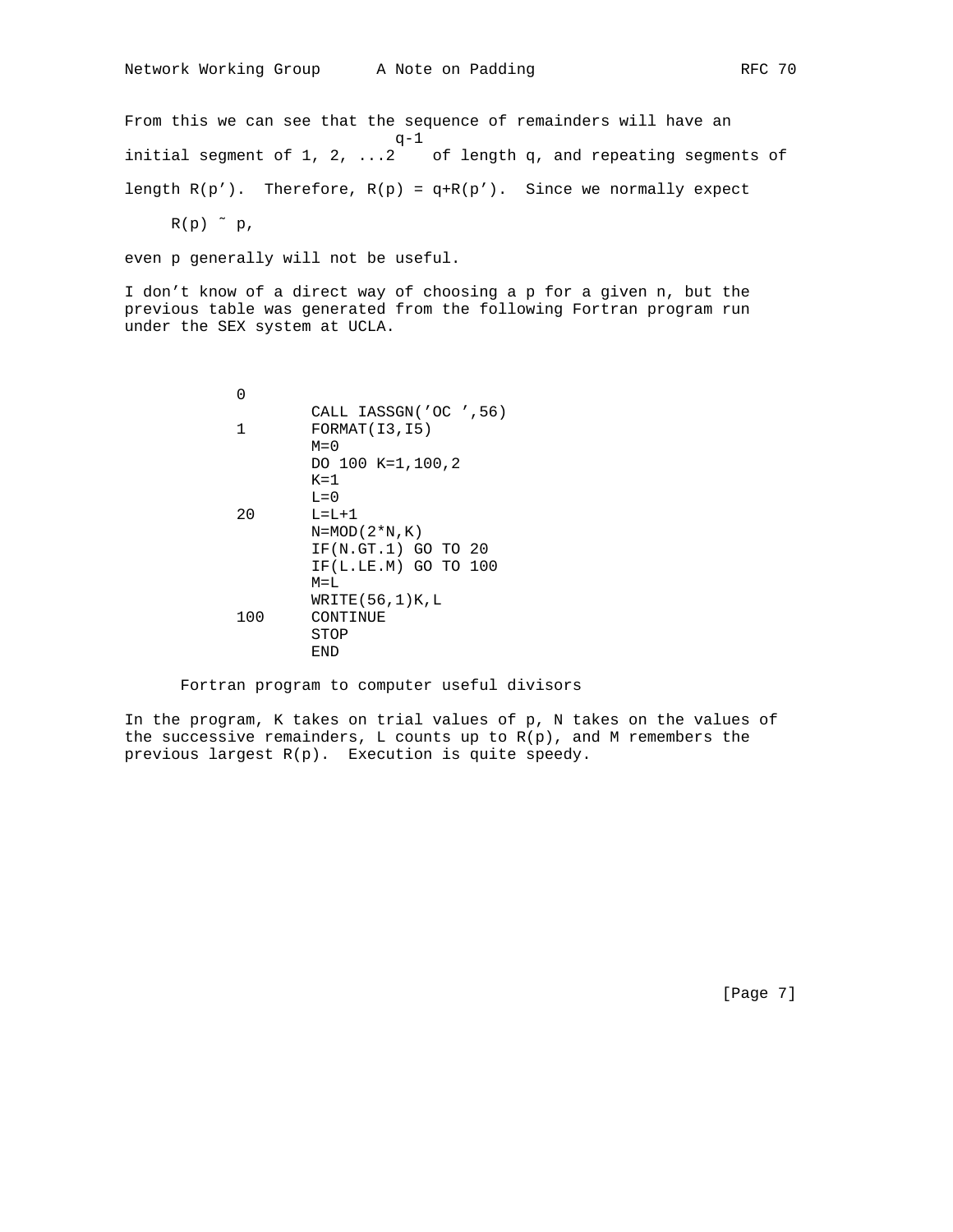Results from Number Theory The quantity referred to above as  $R(p)$  is usually written Ord 2 and is per control de la propieta de la propieta de la propieta de la propieta de la propieta de la propieta de la pr<br>Personal de la propieta de la propieta de la propieta de la propieta de la propieta de la propieta de la propi read "the order of 2 mod p". The maximum value of Ord 2 is given by p and the state of the state of the state of the state of the state of the state of the state of the state of the state of the state of the state of the state of the state of the state of the state of the state of the stat Euler's phi-function, sometimes called the totient. The totient of a positive integer p is the number of integers less than p which are relatively prime to p. The totient is easy to compute from a representation of p as a product of primes: n n n Let  $p = p \ 1 * p \ 2 ... p$  k 1 2 k where the p are distinct primes. Then i  $k -1$  k  $-1$  k  $-1$ phi(p) =  $(p - 1) * p 1 * (p - 1) * p 2 ... (p - 1) * p k$ 1 1 2 2 k k If p is prime, the totient of p is simply  $phi(p) = p-1$ . If p is not prime, the totient is smaller. If a is relatively prime to p, then Euler's generalization of Fermat's theorem states phi(m)  $a = 1 \mod p$ . It is this theorem which places an upper bound Ord 2, because Ord 2 is p p the smallest value such that Ord 2 2 p = 1 mod p

Moreover it is always true that phi(p) is divisible by Ord 2. per control de la propieta de la propieta de la propieta de la propieta de la propieta de la propieta de la pr<br>Personal de la propieta de la propieta de la propieta de la propieta de la propieta de la propieta de la propi

[Page 8]